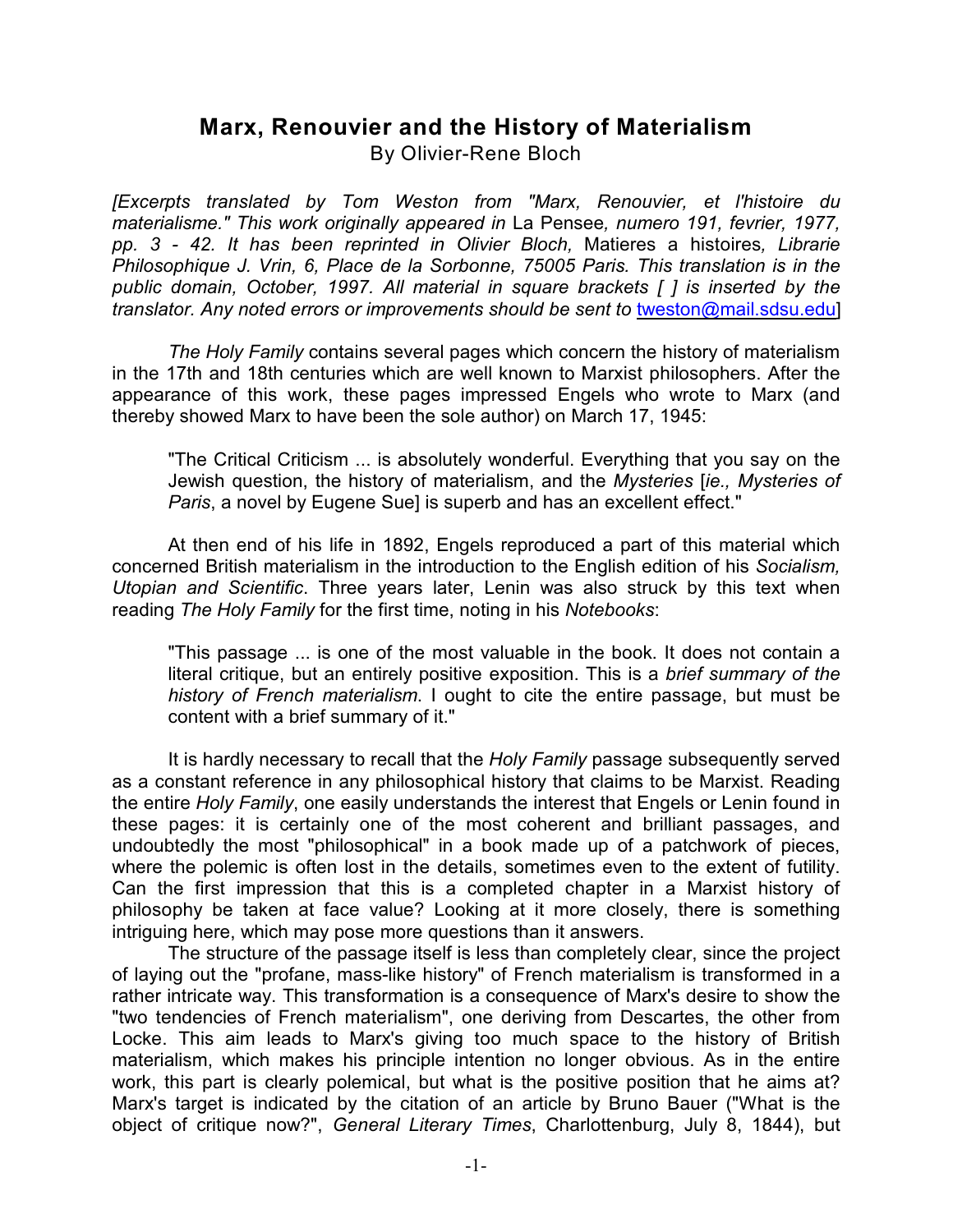neither the citation nor the rest of the article makes immediately clear what Marx finds wrong with Bauer's "critical history of French materialism," or what exact reasons lead him to make an extended contrast between his own "profane history" and Bauer's "critical history".

Beyond Marx's polemical purpose, one ought to ask what precise core of positive doctrine, if any, can be extracted from this polemic and "history." Even Marx's own view of this "profane history" is hardly evident. The complete absence of Spinoza in a proposed presentation of the materialism of the 17th and 18th centuries is surprising, and certain strange, erroneous, or enigmatic formulas in the detailed exposition are astonishing. Reading that "In his physics, Descartes has attributed a creative, spontaneous force to matter, and conceived mechanical movement as its vital act," is bound to raise an eyebrow, as does reading that Duns Scotus "was ... a nominalist." Never to my knowledge, has the philosophy of Duns Scotus been characterized as nominalist, except in this text, or those who cite it. Similarly, it is hard to understand the error, noted by the editors of the French translation, that Marx has Arnaud die in the same year as Malebranche, while in fact Malebranche died in 1715, Condillac and Helvetius were born in that year, and Arnaud died in 1694. What could it mean when Marx wrote that the mechanical materialism of the Cartesian tradition "loses itself in French natural science, properly so called." And why then does Marx insist (and express by odd typography) the fact that the principle figures in this tradition were physicians, from "de Le Roy (= Regius)" to Cabanis, passing over La Mettrie? Certain questions of this type, particularly concerning the exact sense of many characterizations, can hardly be correctly posed until *after* one has found the answer to them.

Before solving these problems of content, sense, and structure or scope, one must ask a prior question which has not, to my knowledge, been asked until now, the question of what information was available to Marx himself. He would certainly have been the last to object to this question, since he asks at the end of his account of his adversary, Bauer: "Where then has Mr. Bauer or Criticism obtained the documents necessary to write a critical history of French materialism?", after which he concludes that the "documents" in question come entirely from Hegel's works. A quick, objective examination of Marx's own text shows that it is appropriate to ask Marx this same question.

One can only be surprised--and this is apparently the main thing that struck Lenin--at the mass of information on the history of philosophy that the text contains, and that in areas and concerning figures which Marx's philosophical education could not have made him particularly familiar. Despite the fact that he was able to do real work as a historian of ancient philosophy in 1841 in his dissertation, *The Difference between the Democritean and Epicurean Philosophies of Nature*, at a time when a university career still seemed possible for him, neither his prior studies nor his subsequent journalistic and political activities would have led him to document precisely the French and British philosophers of the 17th and 18th centuries.

[*Bloch notes here that* The Holy Family *was completed by Marx during a few months in the fall of 1844, which would certainly not leave time to study Descartes, Le Roy, Cabanis, La Mettrie, Gassendi, Bayle, Duns Scotus, Bacon, Hobbes, Locke, etc. He emphasizes again the importance of knowing Marx's sources, considering the*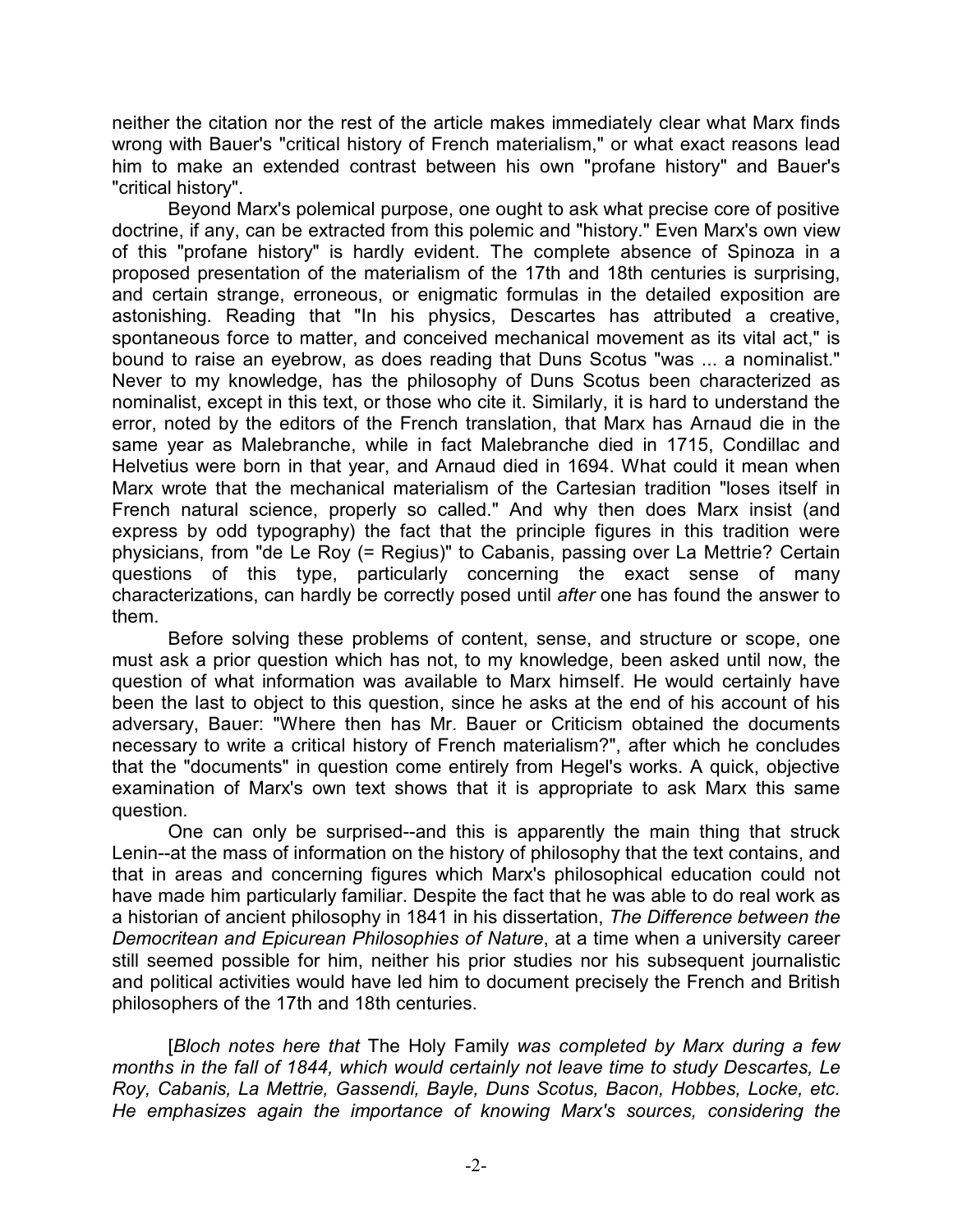*importance of* The Holy Family *in the formation of his thought. He predicts that when the sources are actually known, the principle interpretative problems can be resolved immediately.* 

*After considering several possible sources, including Feuerbach, Bloch shows that some of Marx's memorable statements, in particular, the assertion that Pierre Bayle was the last of the metaphysicians and the first of the "*philosophes*" (18th Century French philosophers), come from Charles Renouvier's* Manual of Modern Philosophy*. He presents the similarities in the form of a table, parts of which are translated here*: ]

## *The Holy Family*

1. Descartes in his physics endowed matter with self-creative power and conceived mechanical motion as the manifestation of its life.... Within his physics, matter is the sole substance, the sole basis of being and knowledge.

2. To quote a French writer, Pierre Bayle was "the last metaphysician in the sense of the 17th century and the first philosopher in the sense of the 18th."

3. In its further evolution, materialism becomes one-sided. Hobbes is the man who systematizes Baconian Materialism. Knowledge based upon the senses loses it poetic blossom, it passes into the abstract experience of the geometrician.

## *Renouvier's Manual*

1. If the physics of Descartes is studied apart from method, if one is fascinated by the creative power that Descartes gave to matter, and if this matter is regarded as a unique substance and universal cause, then a doctrine that properly represents half of the Cartesian doctrine will have been found.

2. Thus was he [Bayle] the last of the metaphysicians and the first of the philosophes, taking that word in the sense that it has been given in the 60 years prior to 1840.

3. We will see later which period and which development of thought was able to embrace and regulate Cartesianism. In order for Baconism to have the same destination, it would have to be systemized by a powerful and rigorous genius, giving it order and precision. A contemporary of Descartes fulfilled this mission, and that was Hobbes.

*[After reviewing Renouvier's work, and making a detailed comparison of his* Manual *and* The Holy Family*, Bloch arrives at the following conclusion:*]

It is thus by the borrowings made from the *Manual of Modern Philosophy* that one must explain a considerable part of the text developed by Marx [in the section under consideration]: to consider it in its quantitative aspect, the borrowed part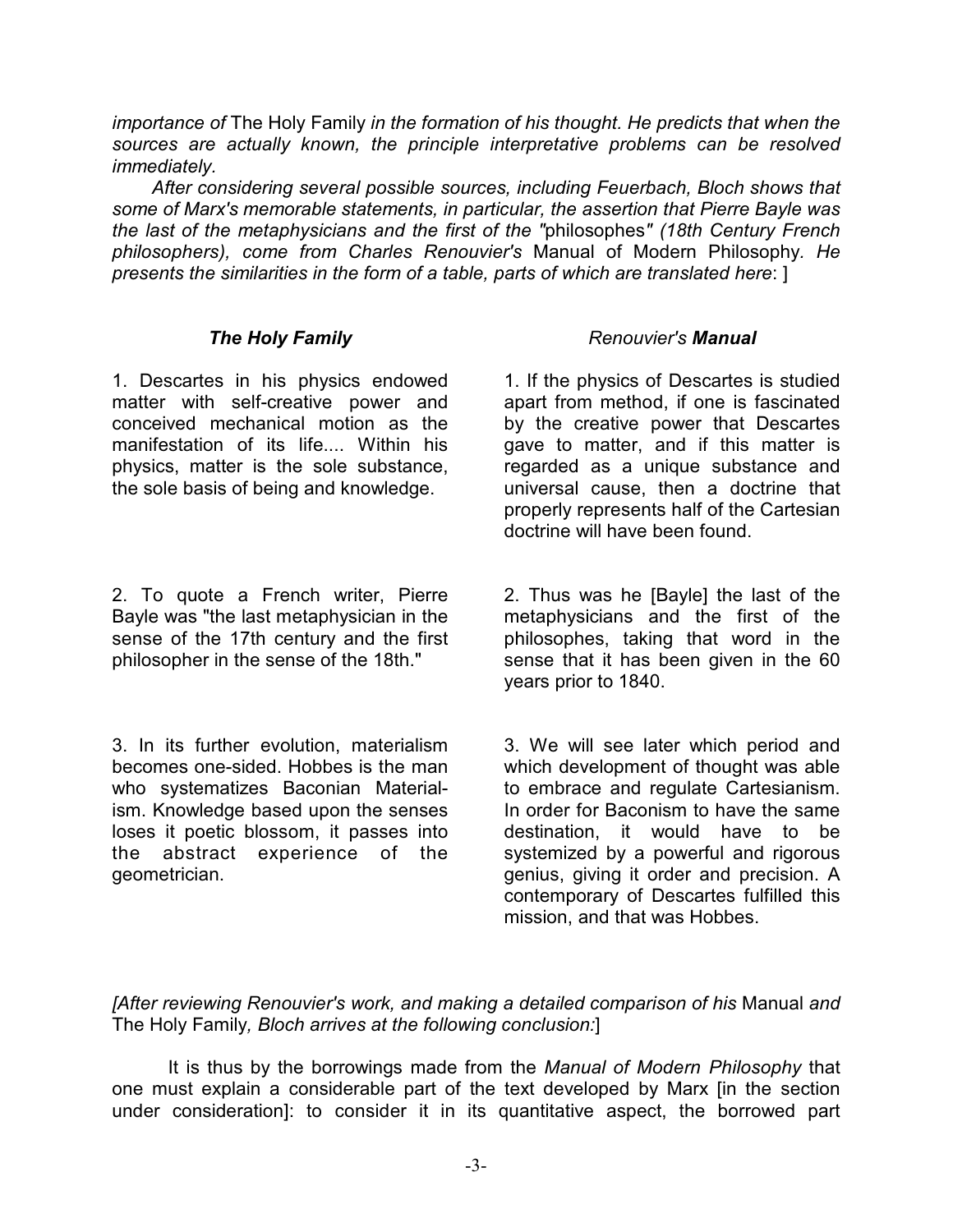constitutes by far the larger part of all the evidence in the section. Ought it to be concluded that there is nothing or almost nothing to attribute to Marx? Undoubtedly not, but establishing the limited character, in this first analysis, of his original contribution to the composition of this chapter permits more exact evaluation of what originality is present.

[*After considering some minor differences between the two texts, Bloch finds certain quite different attitudes toward and conclusions from Renouvier's evidence when it is used by Marx:* ]

It [Marx's opposite conclusion from Renouvier] is characteristic most of all of an important passage in Marx's text, one which concerns the sources of socialism and communism in the materialistic theories of man developed in the 18th century, such as that of Helvetius. This discussion is entirely Marx's, and conforms to his fundamental aim. Marx's comments do owe something, however, to the passage of the *Manual* where Renouvier interprets the "rapid course of development of sensualism and its application to morals and politics." To carefully consider the two texts, one should recall that Marx's exposition of his materialist "theses" in this area uses some of Renouvier's terminology, but it in a way diametrically opposed to Revouvier's usage. Marx wrote

> "There is no need for any great penetration to see from the teaching of materialism on the original goodness and equal intellectual endowment of men, the omnipotence of experience, habit, and education, and the influence of environment on man, the great significance of industry, the justification of enjoyment, etc., how necessarily materialism is connected with communism and socialism."

Here Marx made a modified use of Renouvier's phrases. To show that Helvetius had extracted from "sensualism" its natural consequences in the area of morals before d'Holbach, Renouvier, wrote:

"If you seek the cause of the superiority of man over the animals in the physical organization with which he is endowed, if you confound the progress of reason with those of industry, if you attribute to the material passions and to selflove in particular all of the education of the human spirit, and finally, if you maintain the natural equality of intelligences and put all moral notions into egoism, then will not the law which requires the senses to be exclusive origin of the knowledge and faculties of man be in some sense obeyed?"

Thus Marx put positively what Renouvier put in the negative, including as part of humanism what Renouvier attributed to egoism and described with offensive epithets.

#### [*Bloch offers the following interpretation of some of Marx's comments on Feuerbach and Bayle*: ]

... what Feuerbach is to Hegel, Bayle was to the metaphysics of the 17th century, that of Descartes, Malebranche, Leibniz, and Spinoza. The point on which the profane history